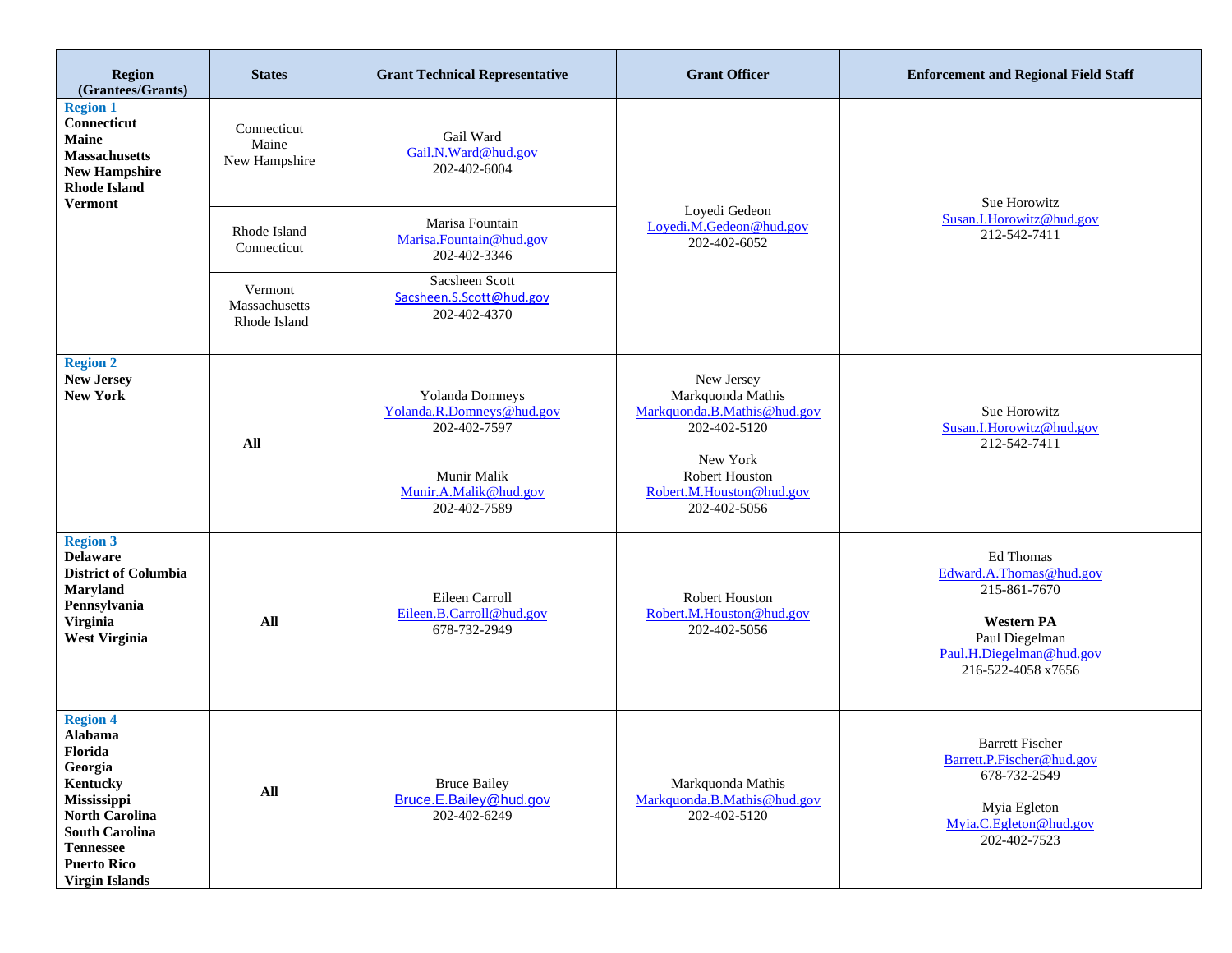| Region<br>(Grantees/Grants)                                                                                                 | <b>States</b>                                                                                                                         | <b>Grant Technical Representative</b>                                                                                                                                                                                                                                                                    | <b>Grant Officer</b>                                                | <b>Enforcement and Regional Field Staff</b>                                                                                                         |
|-----------------------------------------------------------------------------------------------------------------------------|---------------------------------------------------------------------------------------------------------------------------------------|----------------------------------------------------------------------------------------------------------------------------------------------------------------------------------------------------------------------------------------------------------------------------------------------------------|---------------------------------------------------------------------|-----------------------------------------------------------------------------------------------------------------------------------------------------|
| <b>Region 5</b><br><b>Illinois</b><br><b>Indiana</b><br><b>Cont. Region 5</b><br>Michigan<br>Minnesota<br>Ohio<br>Wisconsin | Illinois<br>Ohio<br>Illinois<br>Illinois<br>Indiana<br>Minnesota<br>Wisconsin<br>Michigan<br>Ohio<br>Minnesota<br>Indiana<br>Illinois | Gail Ward<br>Gail.N.Ward@hud.gov<br>202.402-6004<br>Denise Williams<br>Denise.M.Williams@hud.gov<br>202-402-6469<br>Munir Malik<br>Munir.A.Malik@hud.gov<br>202-402-7589<br>Sacsheen Scott<br>Sacsheen.S.Scott@hud.gov<br>202-402-4370<br>Victoria Jackson<br>Victoria.L.Jackson@hud.gov<br>202-402-3167 | Oscar Franklin<br>Oscar.V.Franklin@hud,gov<br>202-402-4897          | Paul Diegelman<br>Paul.H.Diegelman@hud.gov<br>216-522-4058 x7656                                                                                    |
| <b>Region 6</b><br><b>Arkansas</b><br>Louisiana<br><b>New Mexico</b><br><b>Oklahoma</b><br><b>Texas</b>                     | All                                                                                                                                   | Jonnette Simmons<br>Jonnette.H.Simmons@hud.gov<br>678-732-2625                                                                                                                                                                                                                                           | Jeffrey R. Heuwinkel<br>Jeffrey.R.Heuwinkel@hud.gov<br>202-402-7506 | AR, LA, OK, TX<br>Brian Upshaw<br>Brian.D.Upshaw@hud.gov<br>$(817)$ 978-5866<br><b>NM</b><br>Karen Griego<br>Karen.M.Griego@hud.gov<br>505-346-6462 |
| <b>Region 7</b><br>Iowa<br><b>Kansas</b><br><b>Missouri</b><br><b>Nebraska</b>                                              | All                                                                                                                                   | Aaron Mitchell<br>Aaron.T.Mitchell@hud.gov<br>202-402-2289                                                                                                                                                                                                                                               | Chebria Trimble<br>Chebria.Trimble@hud.gov<br>202-402-3049          | Flora Chavez<br>Flora.D.Chavez@hud.gov<br>505-346-6928                                                                                              |
| <b>Region 8</b><br>Colorado<br>Montana<br><b>North Dakota</b><br><b>South Dakota</b><br>Utah<br>Wyoming                     | All                                                                                                                                   | Marisa Fountain<br>Marisa.Fountain@hud.gov<br>202-402-3346                                                                                                                                                                                                                                               | Valerie Holzherr<br>Valerie.Holzherr@hud.gov<br>202-402-2441        | Flora Chavez<br>Flora.D.Chavez@hud.gov<br>505-346-6928                                                                                              |